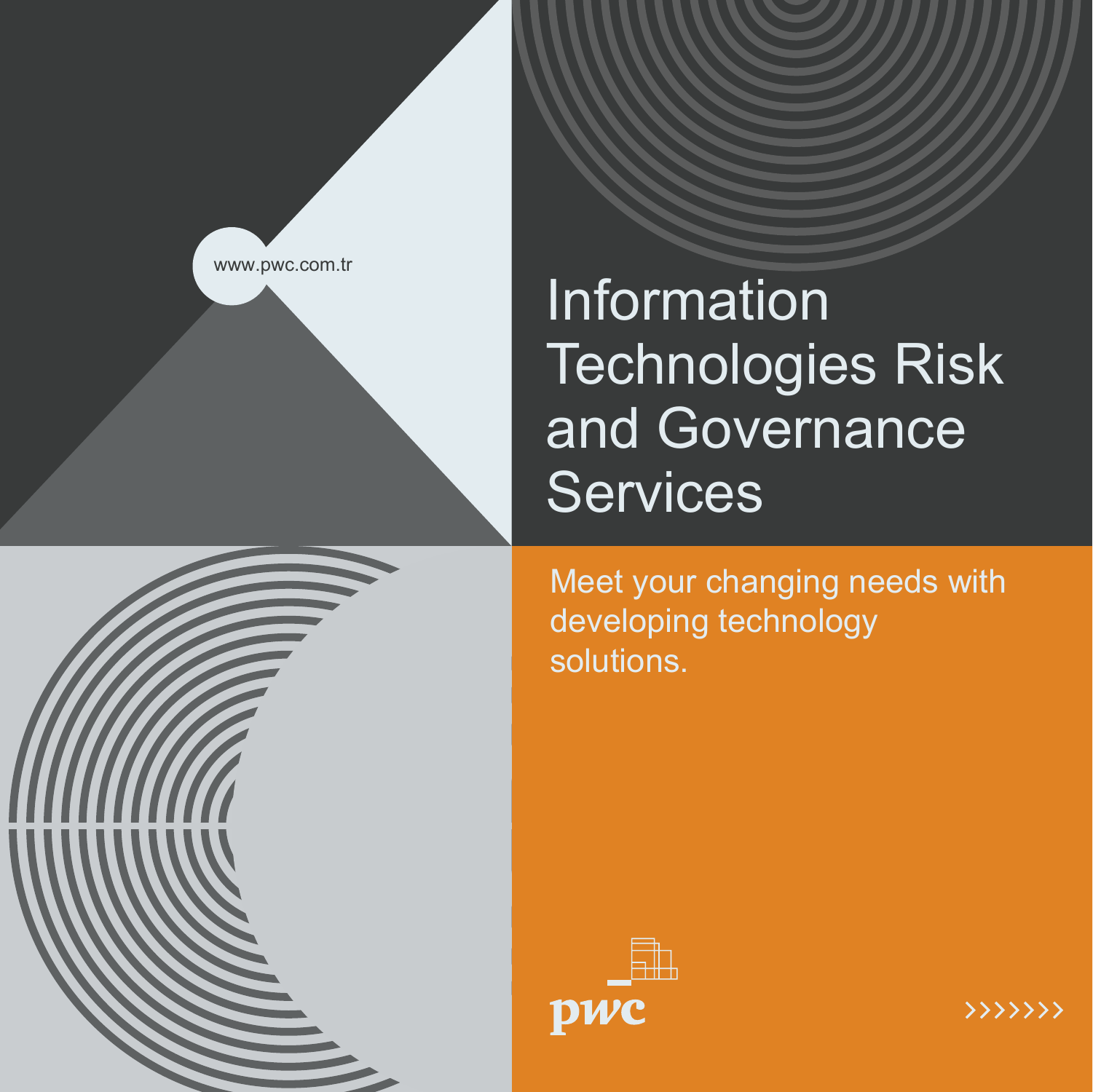

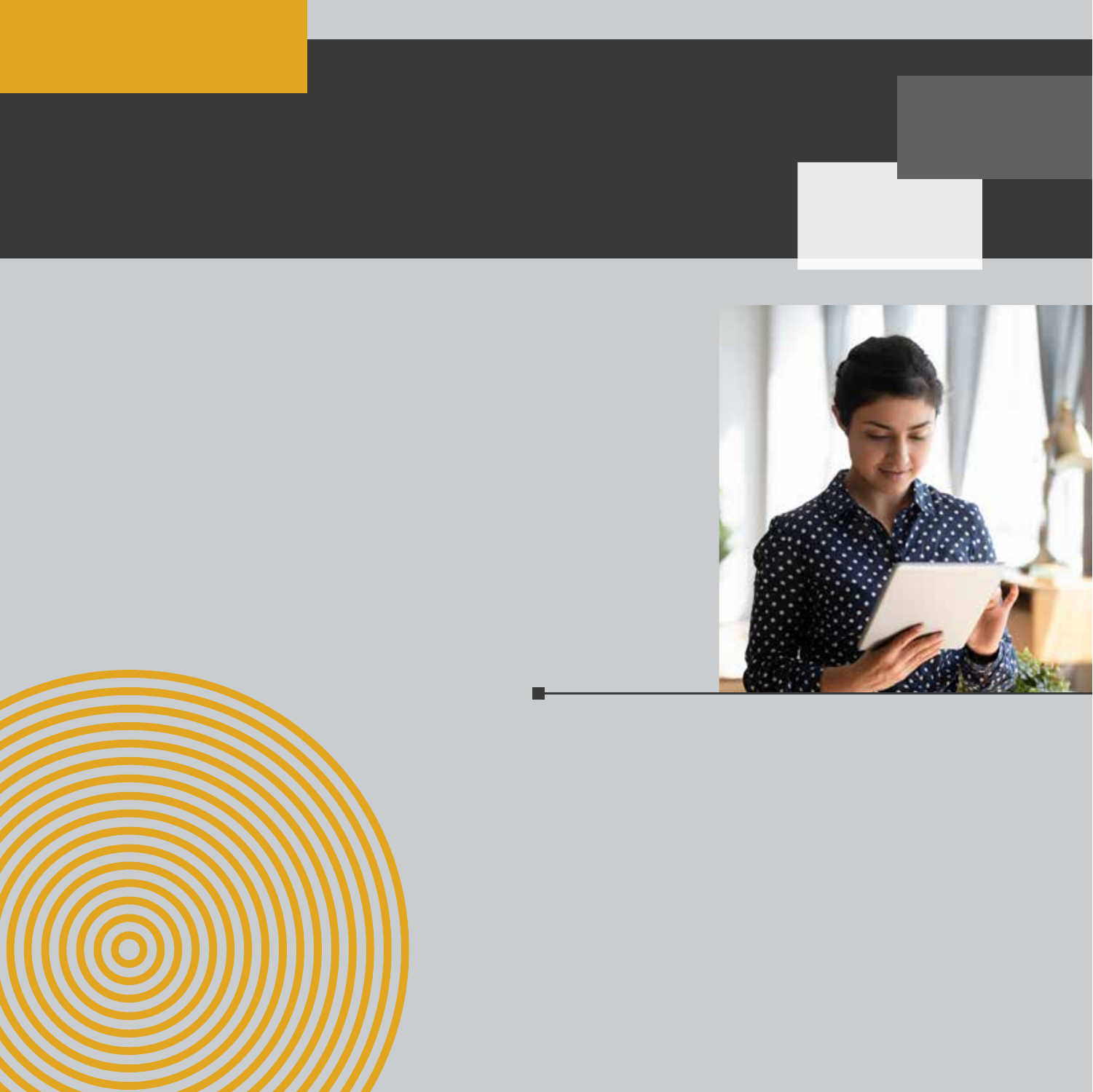## Information Technologies Risk and Governance Services

Constantly changing business conditions and models make **digital transformation and the use of information technologies as a way to create value for the business** more important. Configuring, managing, tracking and constantly improving information technologies in an effective and productive structure has become inevitable in a business world that is becoming more complex.

We provide you with our information technologies experience in phases **from strategy to execution** and in various layers such as **organisation, process and technology.**

As a team that has an array of competencies, with expert members experienced in various industries and fields, our main aim is to focus on the benefits and opportunities of information technologies **from a holistic point of view** for digital transformation of establishments, and to support you in finding **different solutions** for risks and problems.

**Our common work culture related to the must haves of digital transformation, such as business knowledge, experience and technology**, improve our view of your changing needs, and **our experience with new technologies** increases the value of the technology solutions that we develop.

#### **The Essential Eight** Your guide to the emerging technologies revolutionizing business now

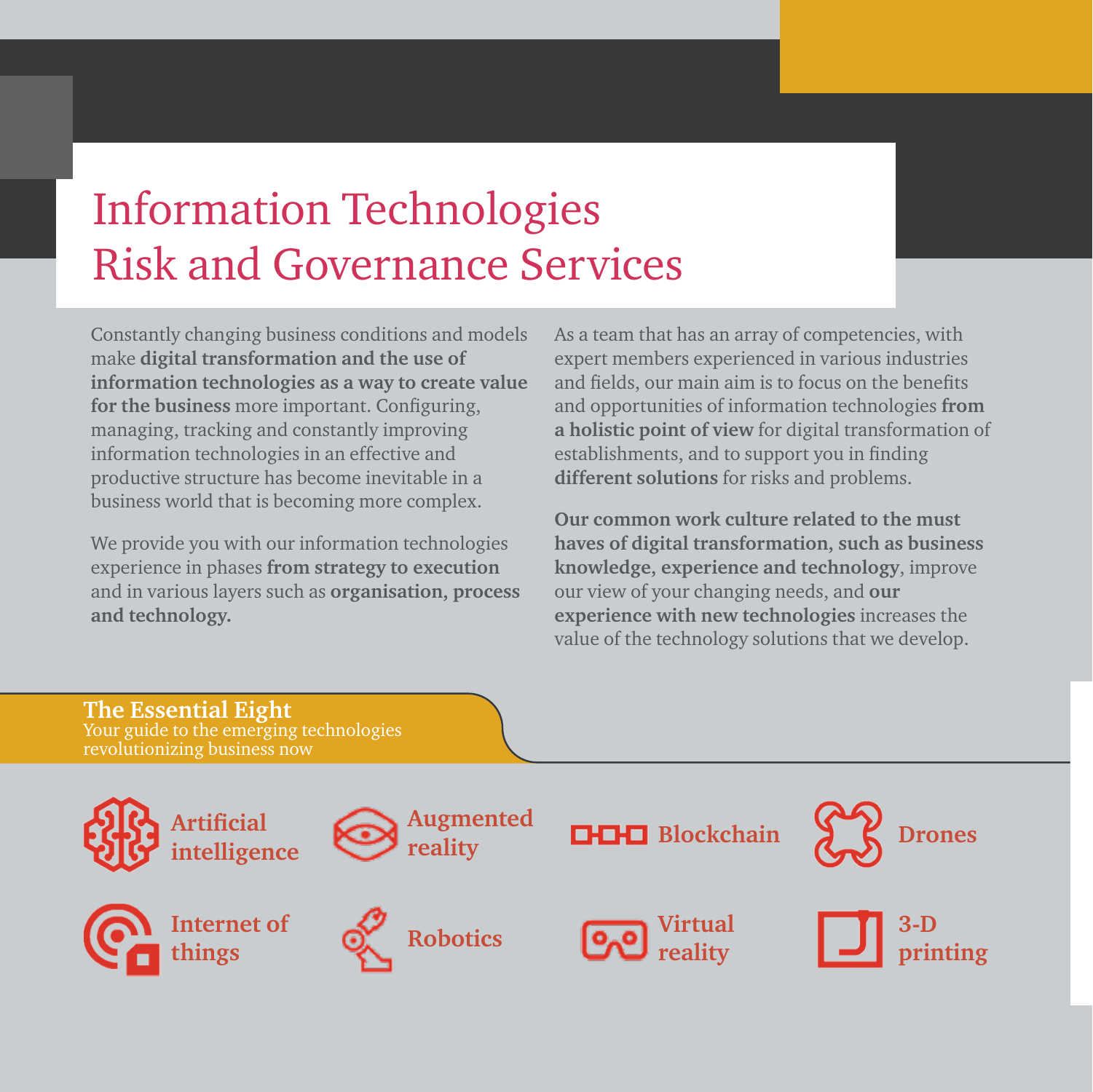

#### *Information technologies transformation, strategy and governance services*

 $\mathbf{1}$ The transformation of information technologies with the aim that businesses align with changing business conditions and become flexible and that the related strategy and governance structure is put in place is important. The following are our services for supporting your information technologies transformation alignment with your business strategy and business models:



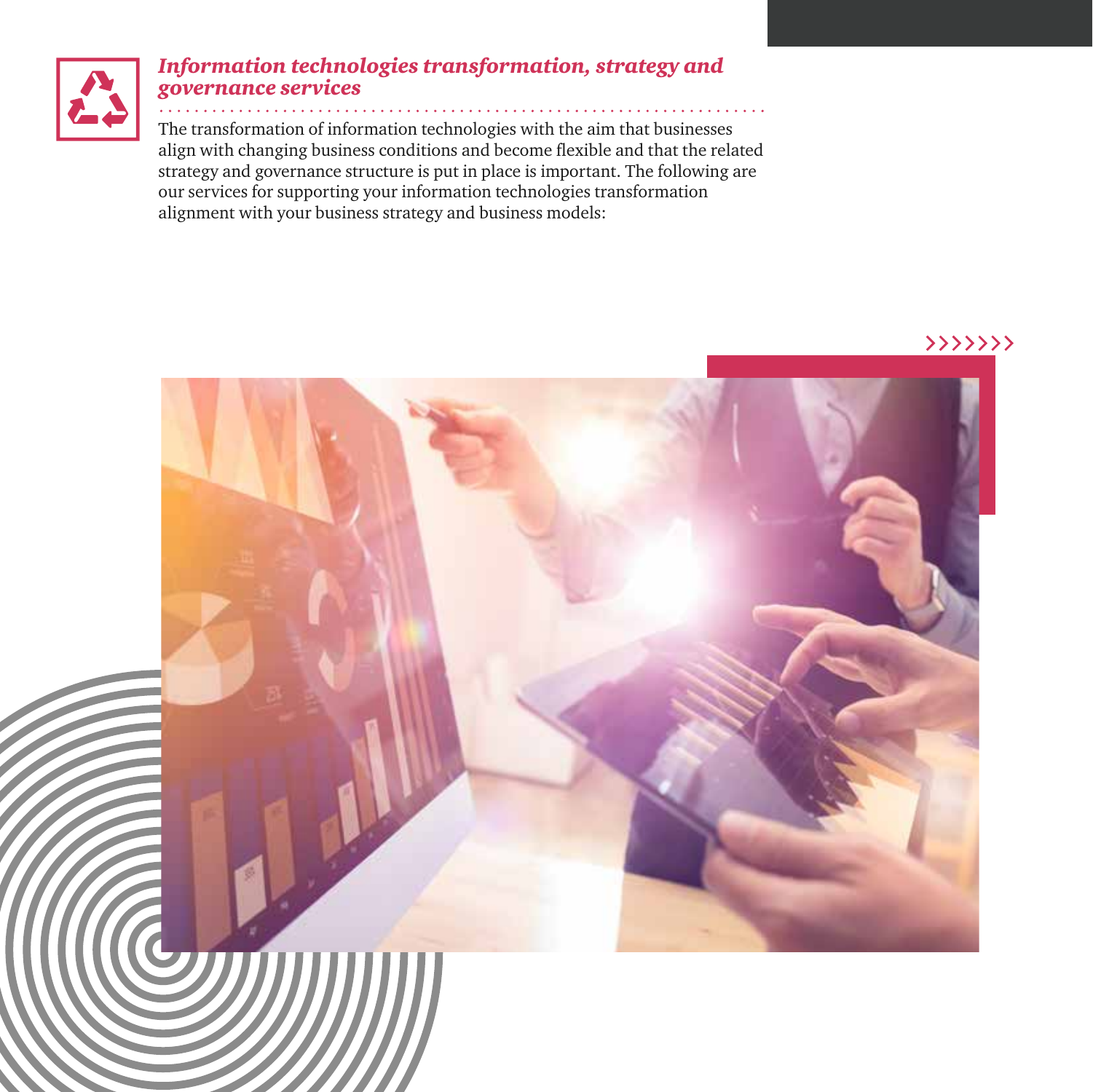- Evaluating and creating a transformation roadmap
- Evaluating digital maturity, comparing maturity and creating a digitalisation roadmap
- Evaluating, creating and improving strategy
- Evaluating, designing and improving governance structure
- Creating information technology and information system structures in the scope of company establishments and company license application processes
- Maturity evaluation and comparison to prepare for new technologies such as blockchain, artificial intelligence and the internet of things, creating an implementation roadmap
- Evaluating the strengths, areas for improvement, opportunities and threats related to information technologies structure
- Analysing establishment-specific organisation, cost, service and supply data related to the information technologies structure and comparison of this data
- Evaluating compliance of the project portfolio with the strategy





- Evaluating, designing and improving the service model, service management structure and service inventory
- Selection, configuration and management support for ITSM (information technologies service management) applications
- Evaluating, designing and improving the supply model (internal resource/external resource, cloud computing, etc.) and supply inventory
- Providing support during supplier selection
- Providing selection, configuration and management support for systems, applications and tools used in information technologies processes, business processes and corporate support processes (systems such as log management, request and change management, service management and asset management, and operational systems where main operations are carried out, such as accounting, human resources, purchasing, etc.)
- Evaluating, designing and improving cost management structure
- Management reporting structure and in-house communication plan related to information technologies activities
- Carrying out utilisation, satisfaction and expectation surveys for technology users and shareholders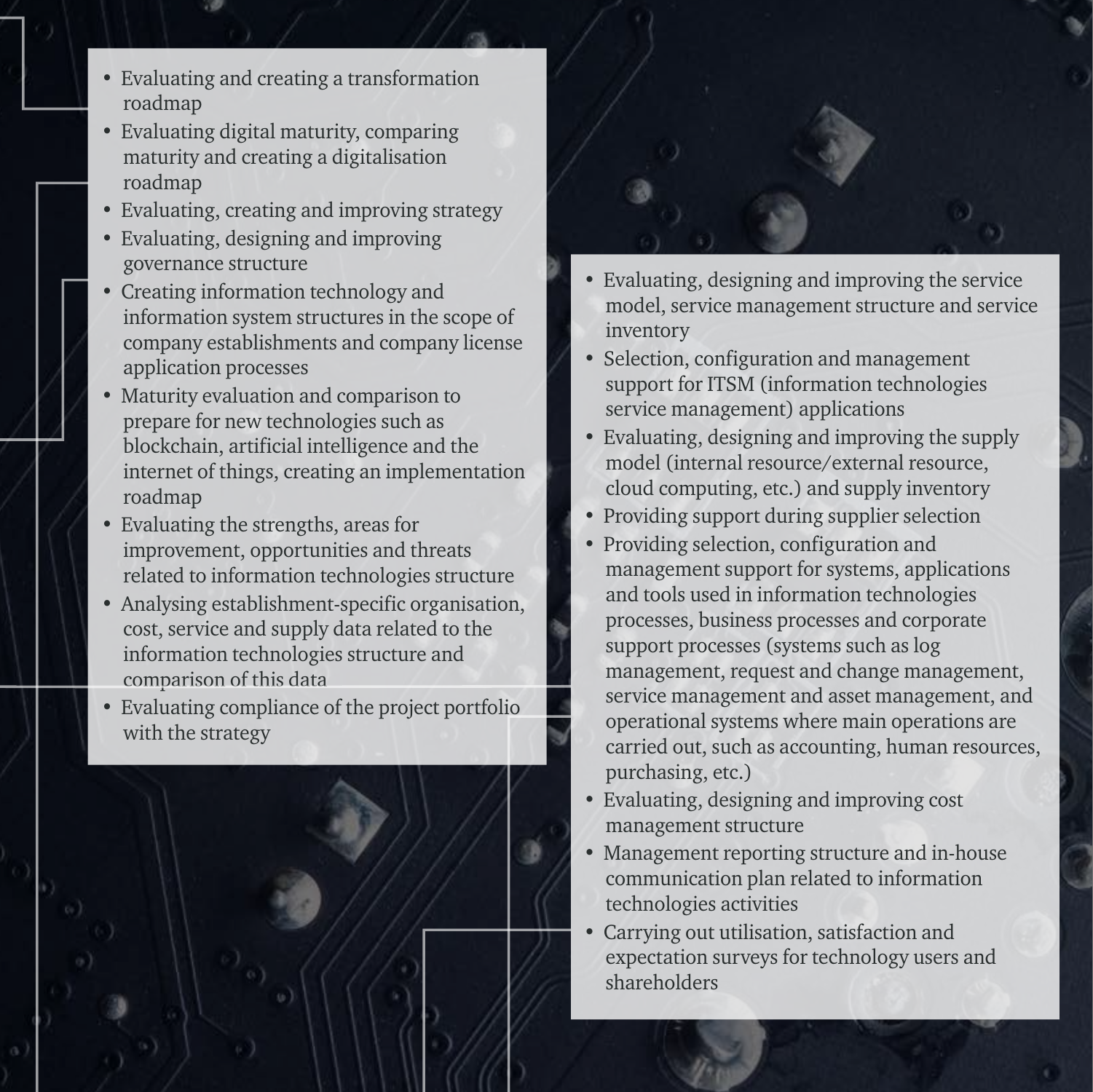

#### *Information technologies organisation, process and control services*

The information technologies organisation structure and process and control outlook are important to meeting the changing business needs of establishments. Kindly find below the services we provide to improve your information technologies structure:

- Evaluating, designing and improving the organisation, process and controls in line with best practices, internationally accepted frameworks and standards, and legislation
- Evaluating, designing and improving architecture in line with corporate architecture in areas such as organisation, process, control, risk, technology, systems, application, data, etc.
- Assessing process maturity, carrying out comparisons related to maturity and improving processes
- Evaluating risks, identifying critical risk indicators and generating heat maps
- Evaluating, creating and improving process documentation (policies, procedures, standards, etc.)
- Evaluating, creating and improving technical documentation (guides, instructions, plans, etc.)
- Evaluating, creating and improving job descriptions, work principles of committees, and roles and responsibilities
- Evaluating and improving competencies
- Evaluating, identifying and improving key performance indicators for the organisation, staff and processes
- Evaluating benefits, risks and costs related to improvement areas of various architecture layers and creating a roadmap

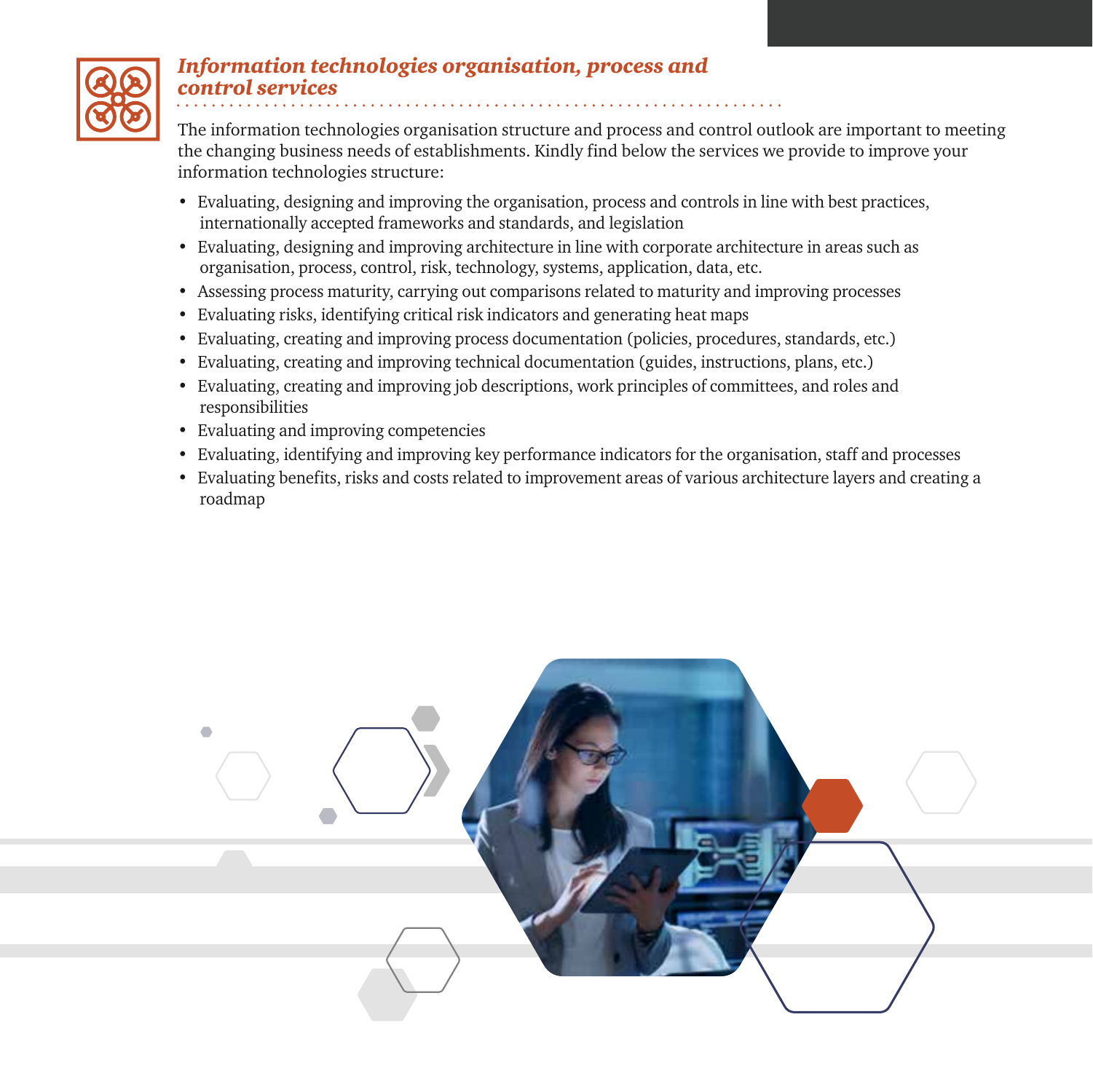

#### *Information technologies compliance and audit services*

Information technologies structure is important in corporations meeting changing compliance needs. Our compliance and auditing services ensure your compliance with the following information technologies legislation:

- BRSA (BDDK) information systems legislation for banks, their affiliates and support services establishments; factoring, financial leasing, financing and asset management companies; information exchange, barter and offset establishments; and payment and security settlement systems, payment systems and payment and electronic currency institutions
- CBRT (TCMB) information systems legislation for payment and security settlement systems, payment systems and payment and electronic currency institutions
- CMB (SPK) information systems legislation for various establishments with compliance or audit liabilities
- RA (GİB) information systems legislation for e-document (e-invoice, e-dispatch, e-archive etc.) private integrators and trusted service managers
- TBA (TBB) Risk Center information systems legislation for member establishments
- Ministry of Treasury & Finance and IRSA (SDDK) information systems legislation for the insurance industry
- Ministry of Commerce information systems legislation for e-general assembly and e-commerce
- ICTA (BTK) information systems legislation for the telecommunication industry
- Other information systems legislation published by POAASA (KGK), other regulators and institutions
- SOX and J-SOX legislation
- Standards in the scope of IFRS (IFRS9, IFRS15, IFRS17 etc.) that might result in technology transformation needs
- Internationally accepted frameworks and standards such as CMMI, COBIT, ISO20000, ISO22301, ISO27001, ISO31000, ISO38500, ITIL, PMI, TOGAF etc.
- Local and international standards such as GDS3402, ISAE3402, SOC-1-2-3 etc. for assurance needs related to services provided by service organisations, support service establishments, external service providers, establishments operating in Fintech, Insurtech and Regtech, and other suppliers
- Local and international standards such as GDS3000 and ISAE3000 for assurance needs related to business and technology needs of applications and other matters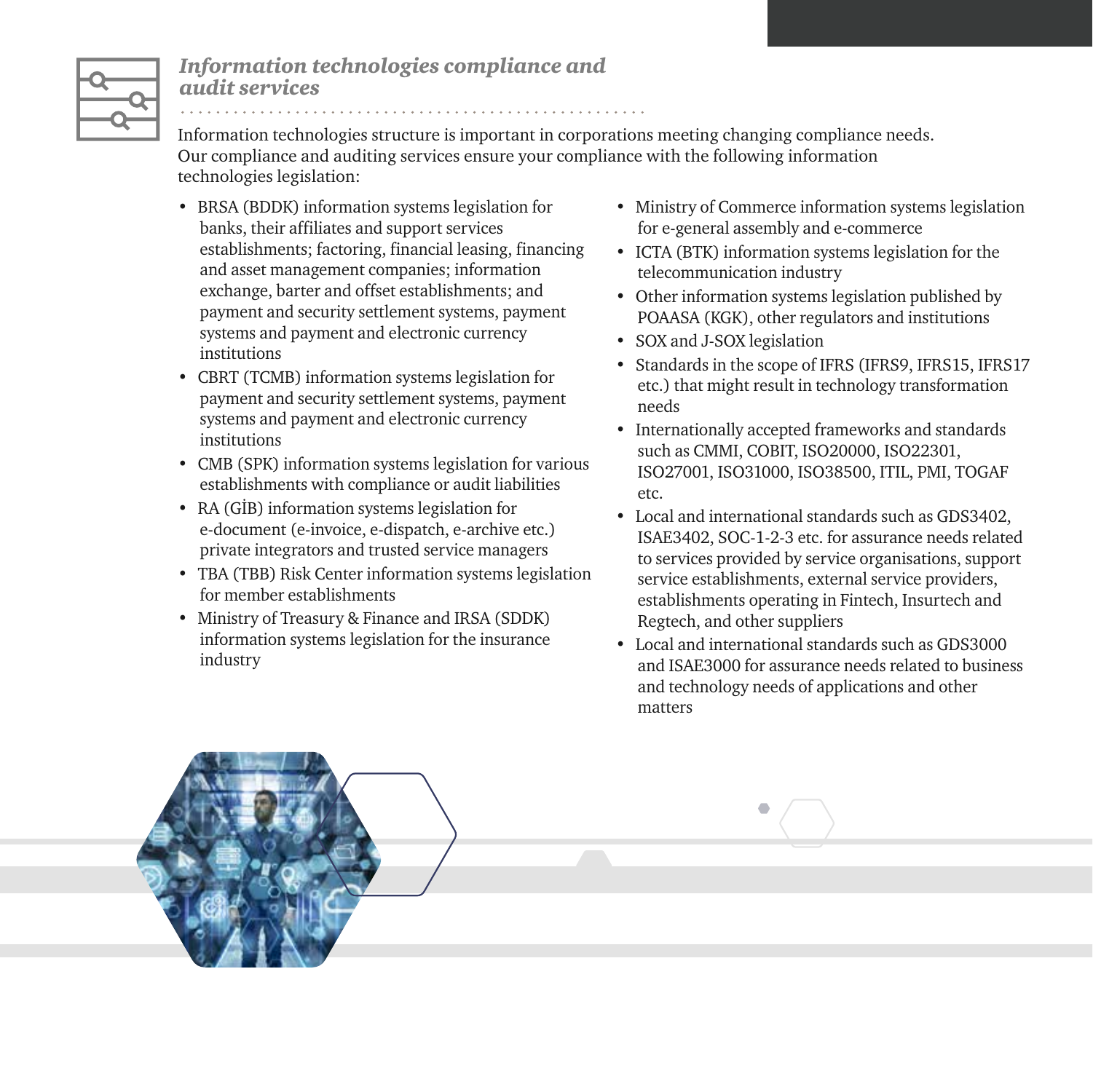

#### *GRC (Governance, Risk and Compliance) services*

Coordination of governance, risk management and compliance activities is important to meet changing business needs and the compliance requirements of corporations. Find below the services we provide to improve your GRC structure:

- Evaluating, designing and improving the GRC structure, organisation and processes
- Selection, configuration and management support for GRC applications
- Designing process flows and integration on GRC applications and customization in line with corporate needs
- Evaluating, designing and improving internal systems and compliance functions related to information technologies (risk management, internal control and internal audit)
- Installing the PwC In-Audit application, developed by PwC Turkey, to manage internal audit functions and providing management support for the application
- Internal audit co-sourcing related to information technologies
- Providing methodological, technical and awareness trainings related to risk, control and process applications for information technologies, internal systems functions and business units

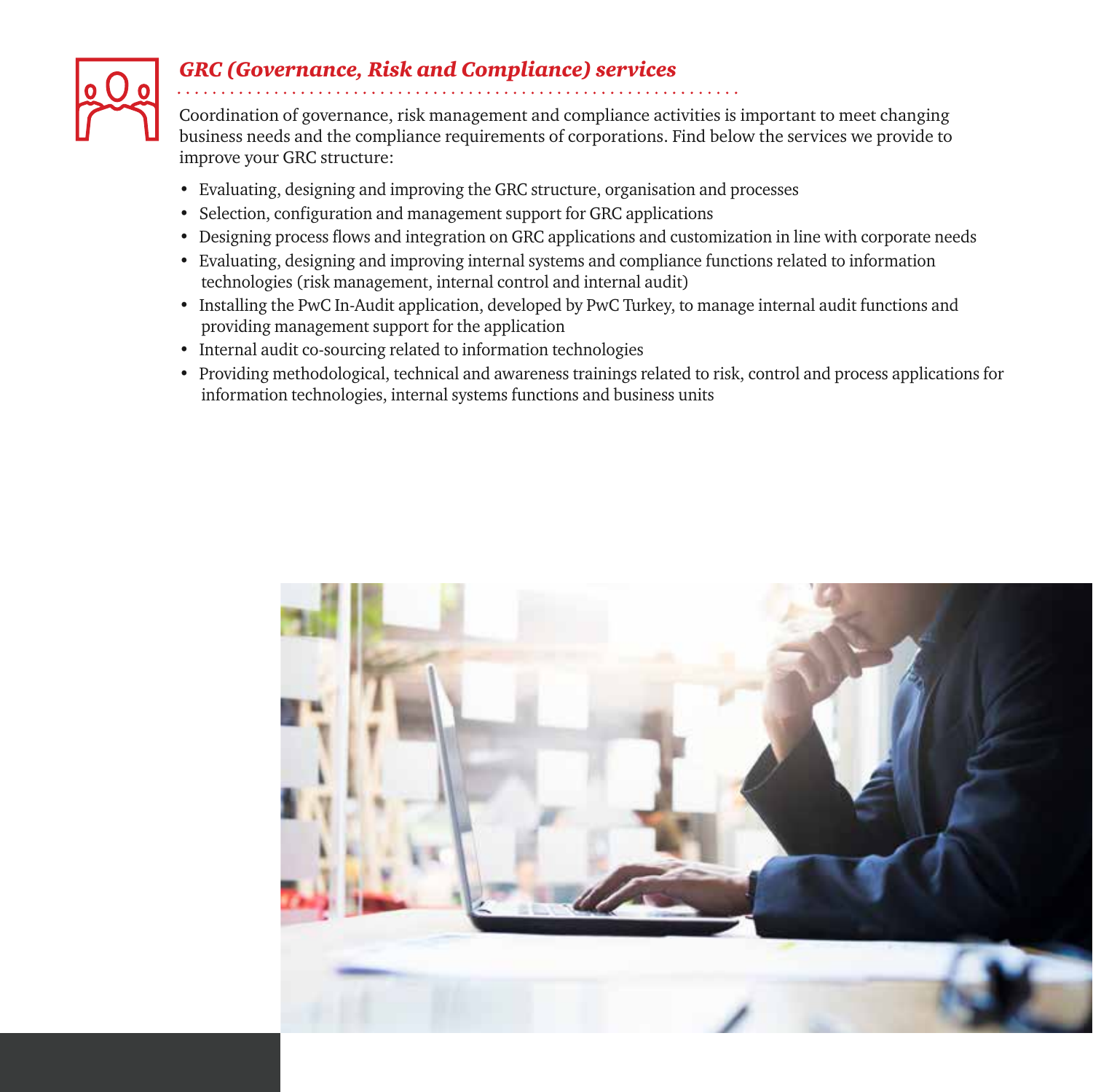

#### *Process mining, modelling and automation services*

The constant improvement and technology support of the business and information technologies processes to meet the changing work needs of corporations are important. Kindly find below the services we provide to improve your process structure:

- Discovery and analysis of processes using digital footprints such as logs, movement/transaction data and incident logs related to processes
- Identification of standard and non-standard flows, clogged business steps and optimisation points of process mining and processes
- Analysis of matters such as optimisation, cost and performance via process mining, compliance assessment and comparison
- Selection, configuration and management support for process modelling, business process management and document management tools
- Design of process flows using process modelling tools and integrating the flows
- Design and integration of forms and business flows using BPM (business process management) tools
- Identification and integration of information and process needs using document management tools
- Identification of the processes it is appropriate to automate
- Selection, configuration and management support for RPA (robotic process automation) tools
- Automating processes with RPA (robotic process automation) tools



#### *SAM (software asset management) services*

Software asset management is important so that an establishment manages their sources effectively. Kindly find below the services we provide to improve your software asset management structure:

- Evaluation, design and improvement of SAM (software asset management) process
- License review and audit
- Licensing model design, confirmation of compliance with contracts and optimisation

 $F$ <sub>not</sub>

iect

• Selection, configuration and management support for SAM (software asset management) tools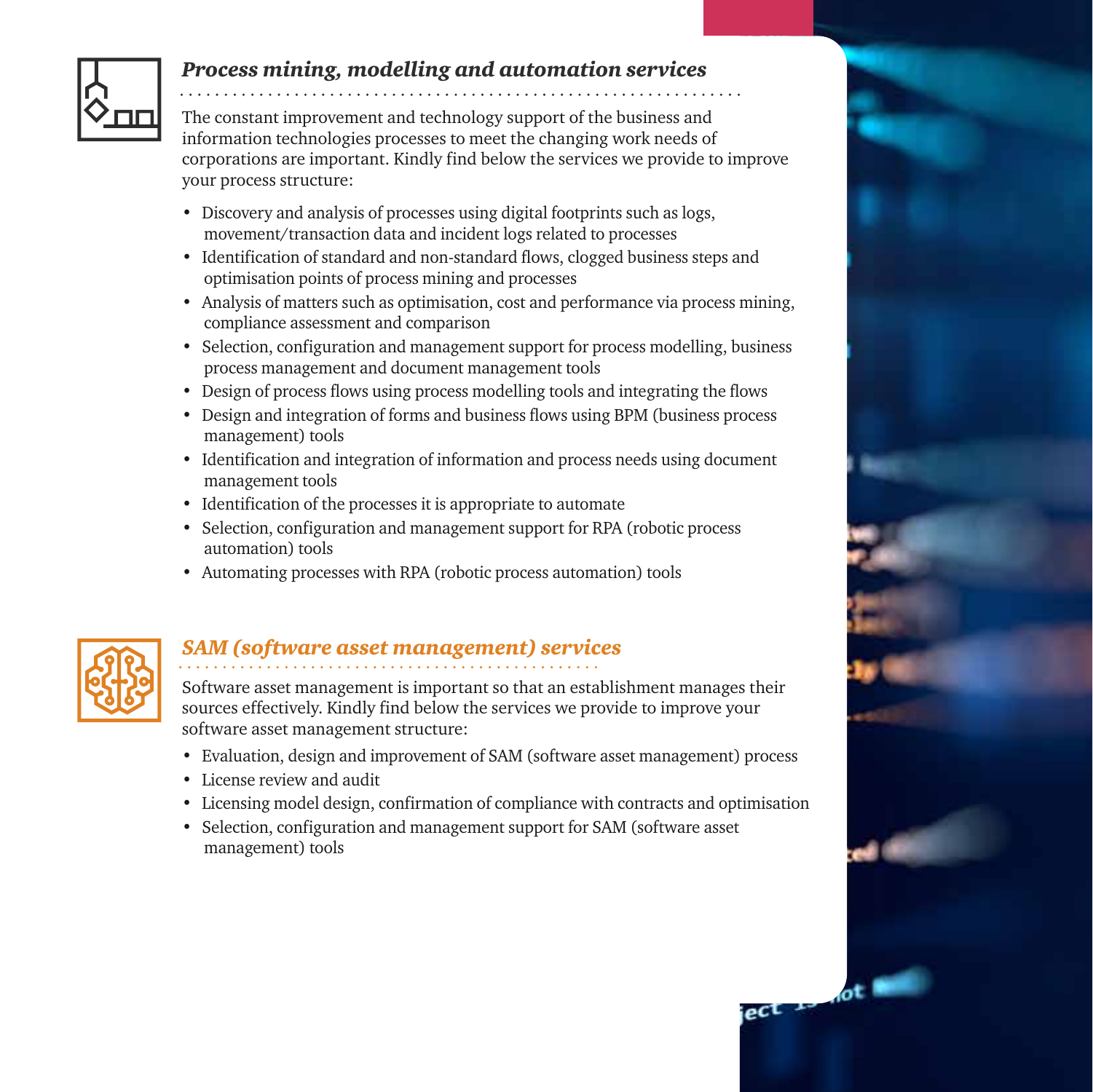#### *Information technologies service continuity services*

The business and service continuity perspective is important for an establishment to become resilient with regard to changing conditions The following are our services for improving your information technologies service continuity structure alignment with your business strategy and business models:

- Evaluating, designing and improving service continuity processes
- Selecting, configuration and management support for service continuity process management tools
- Carrying out business impact analysis
- Identifying source needs and service continuity priorities
- Creating service continuity strategy
- Planning service continuity
- Preparing extraordinary incident/disaster recovery and business/service continuity plans
- Evaluating and improving the maturity levels of data centre and disaster recovery centre
- Providing support for data centre and disaster recovery centre selection



#### *Data governance services*

Data governance structure is important in order for corporations to align with changing conditions and become flexible. Kindly find below the services we provide to improve your software data governance structure:

- Evaluating, designing and improving data governance structure
- Analysing data, data mining and data quality control work
- Data glossary preparation work
- Data inventory preparation work
- Data classification work
- Selecting, installing and providing management support for data governance tools
- Co-source utilisation for data entry and data digitalisation
- Assurance work for data transformation and data transfer



#### *Project management services*

The project and program management perspective is important for meeting the changing business needs of corporations. Kindly find below the services we provide to improve your project and program management structure:

- Evaluating, establishing and improving the project management office
- Evaluating, designing and improving the project management process and methodology
- Identifying project risks to provide project security and supporting the management of the same
- Providing operational support for project management activities
- Periodic status assessment and reporting for projects
- Evaluating maturity and reporting for projects and project management
- Selection, configuration and management support for project management tools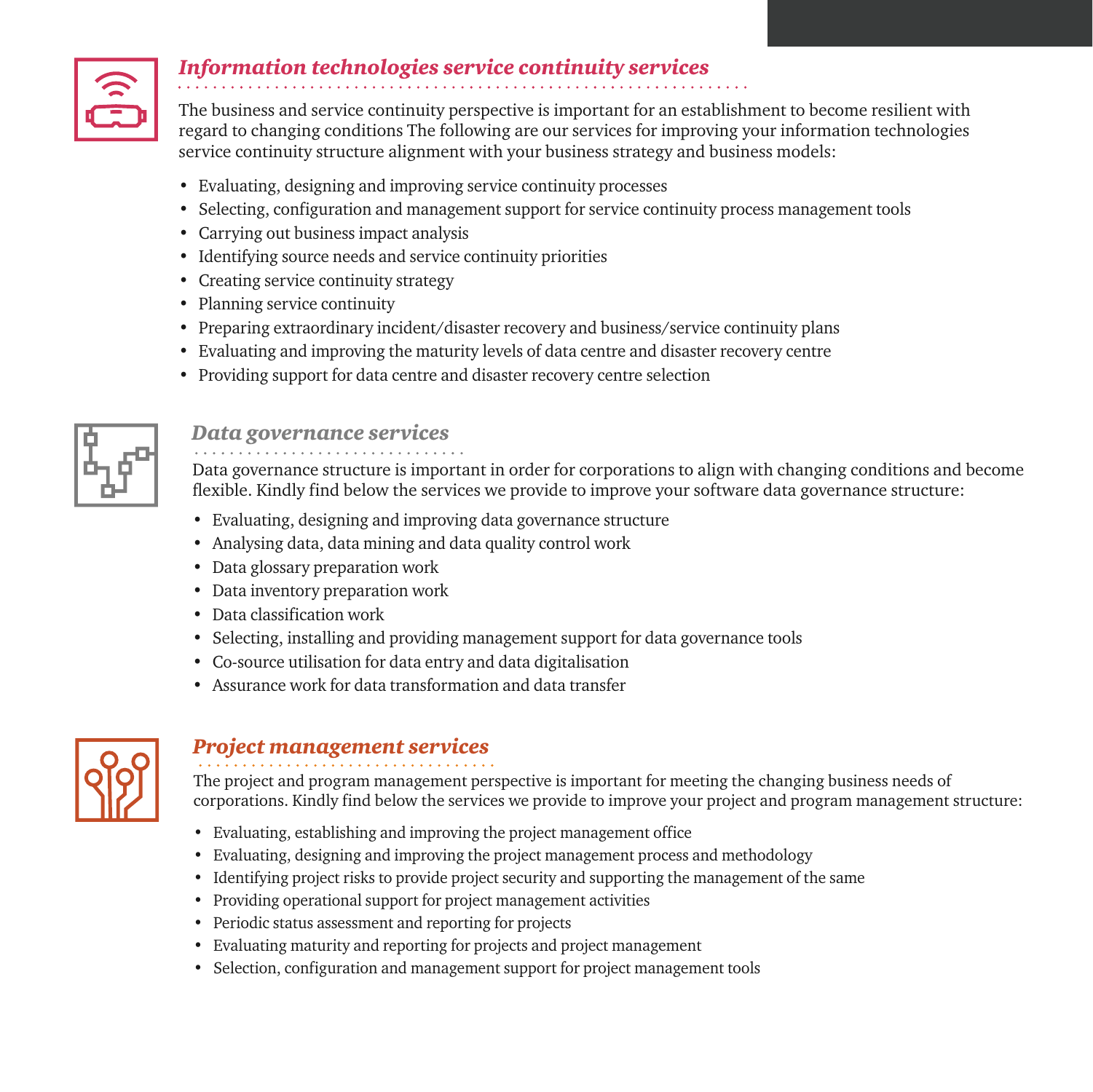•

#### *Company Establishments and License Application Support Services*

The following are our services for supporting the establishment of information technologies and information systems structures during company establishments and company license application processes:

- Providing project planning, management and operation support with Financial Services, Legal, Tax, Compliance, etc. teams in company establishments and company license application processes.
- Providing application support with Financial Services, Legal, Tax, Compliance etc. teams in company establishments and company license application processes
- Conducting application compliance audits during company establishments and company license application processes
- Preparing mandatory reports to be prepared during company establishments and company license application processes
- Creating the strategy
- Designing governance structure
- Designing service model, service management structure and service inventory
- Designing the supply model (internal / external source, cloud computing, etc.) and supply inventory design
- Providing support during supplier selection

- Providing selection, configuration and management support for systems, applications and tools used in information technologies processes, business processes and corporate support processes (systems such as log management, request and change management, service management and asset management, and operational systems where main operations are carried out, such as accounting, human resources, purchasing, etc.)
- Designing the organisation, process and controls in line with best practices, internationally accepted frameworks and standards, and legislation
- Designing architecture in line with corporate architecture in areas such as organisation, process, control, risk, technology, systems, application, data, etc.
- Creating process documentation (policies, procedures, standards, etc.)
- Creating technical documentation (guides, instructions, plans, etc.)
- Creating plans (Risk Management Plan, Data Management Plan, Disaster / Disaster Recovery Plans and Business / Service Continuity Plans, Supplier Management Plan, etc.)
- Creating job descriptions, work principles of committees, and roles and responsibilities
- Identifying key performance indicators for the organisation, staff and processes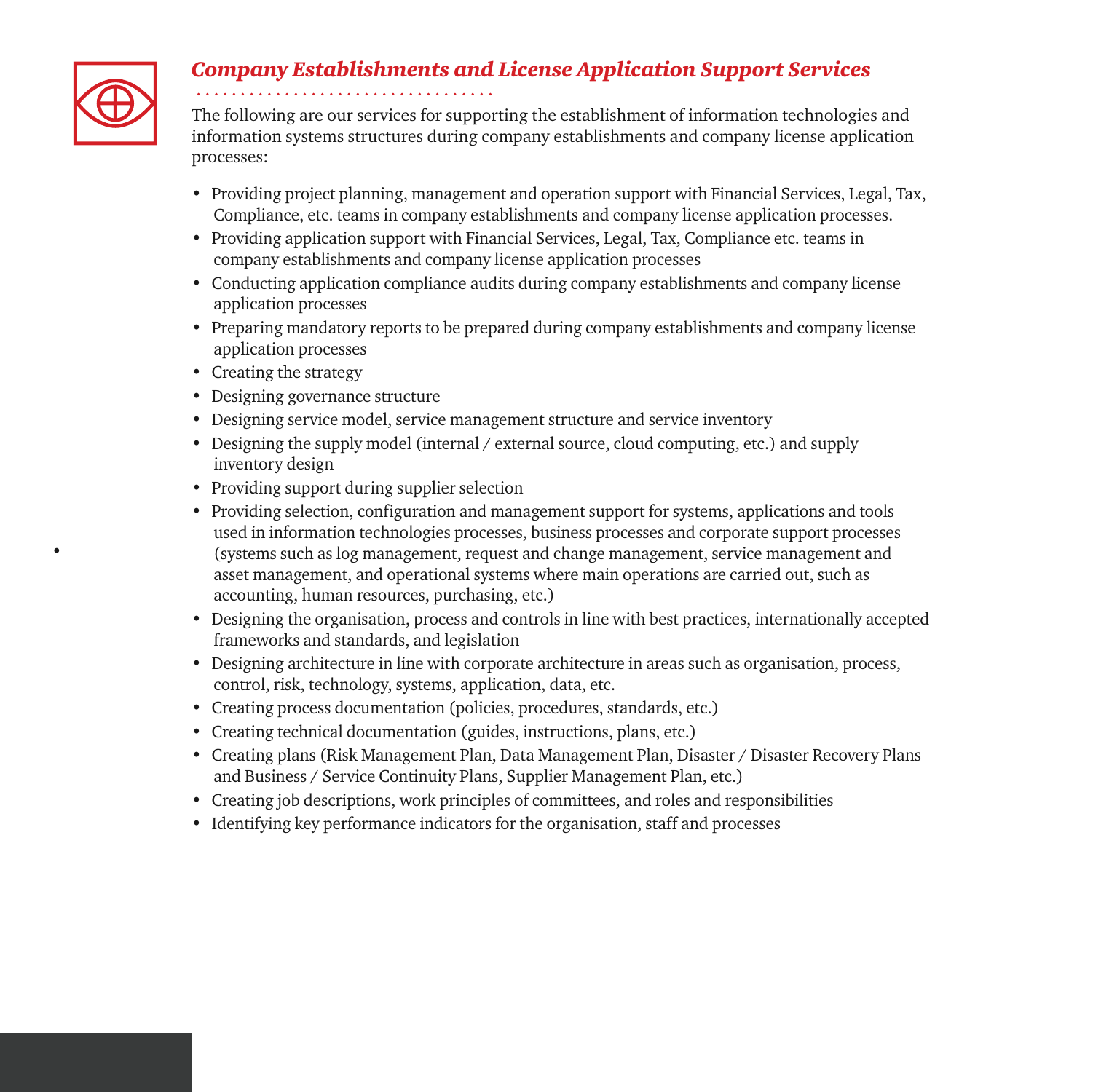**Some of the platforms, applications and tools that we provide configuration and management support** for to support our services are as follows: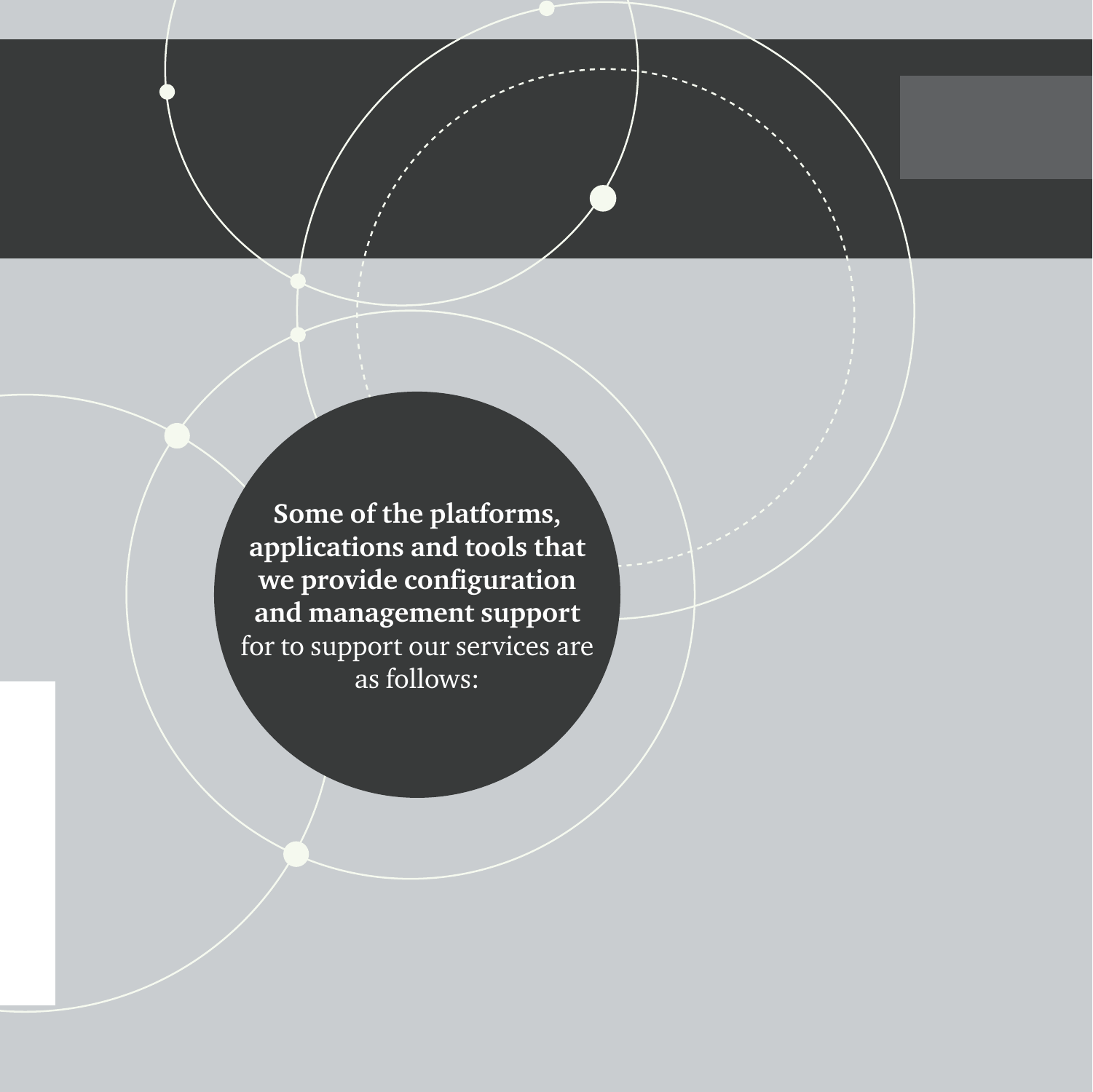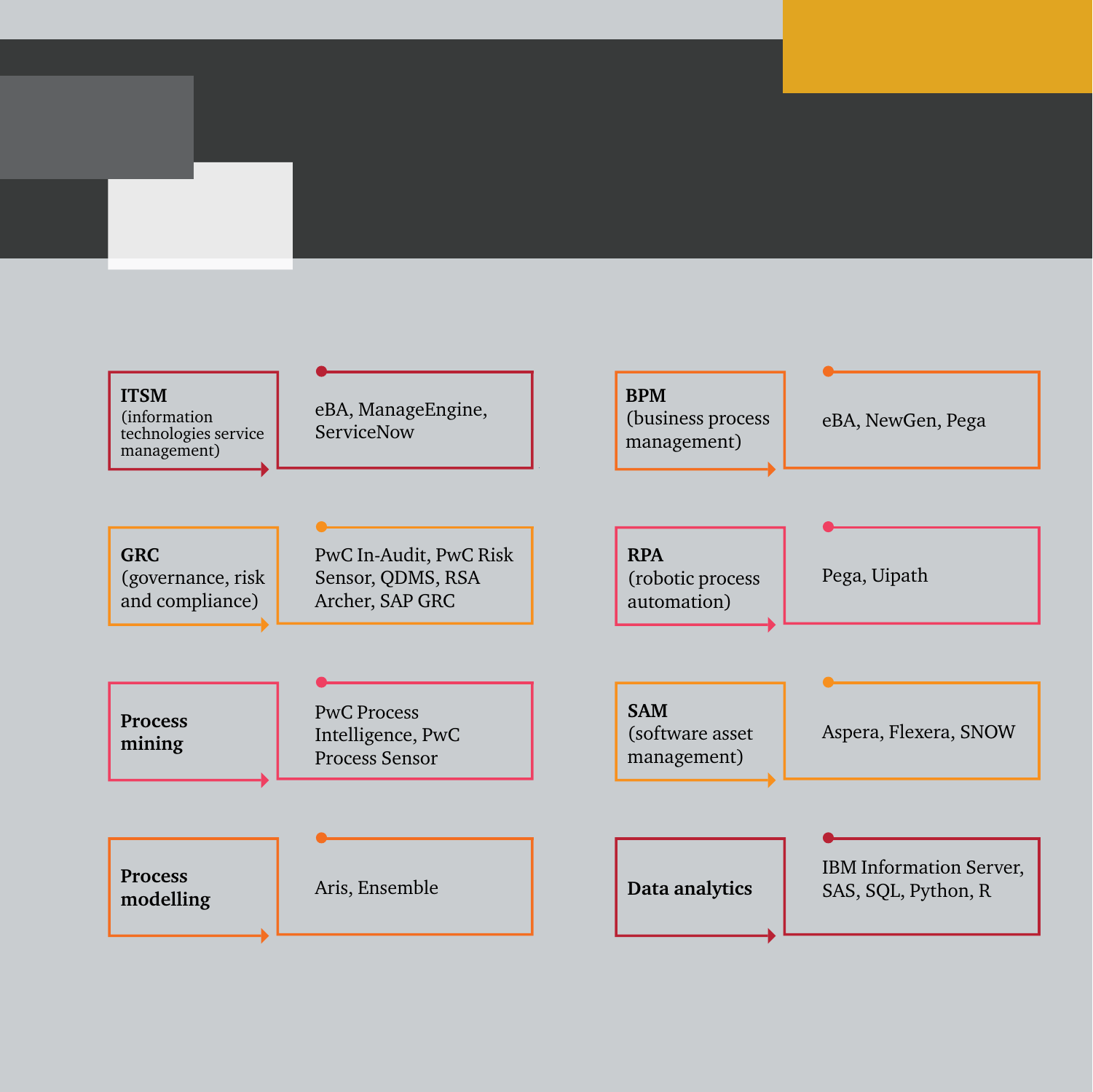### *Certificates*

Some of the certificates our team has acquired to bring together an array of competencies:

RPA Developer



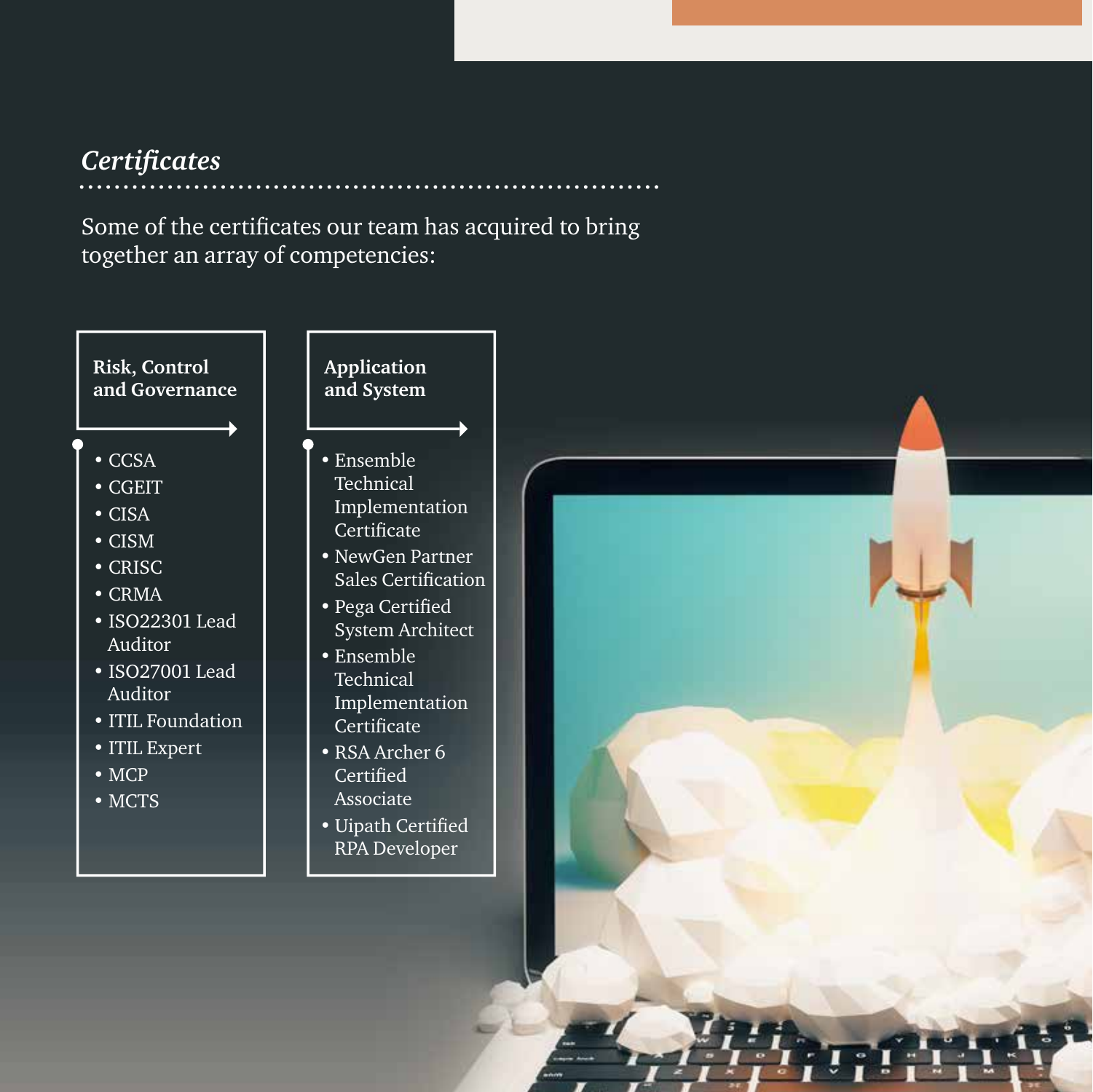